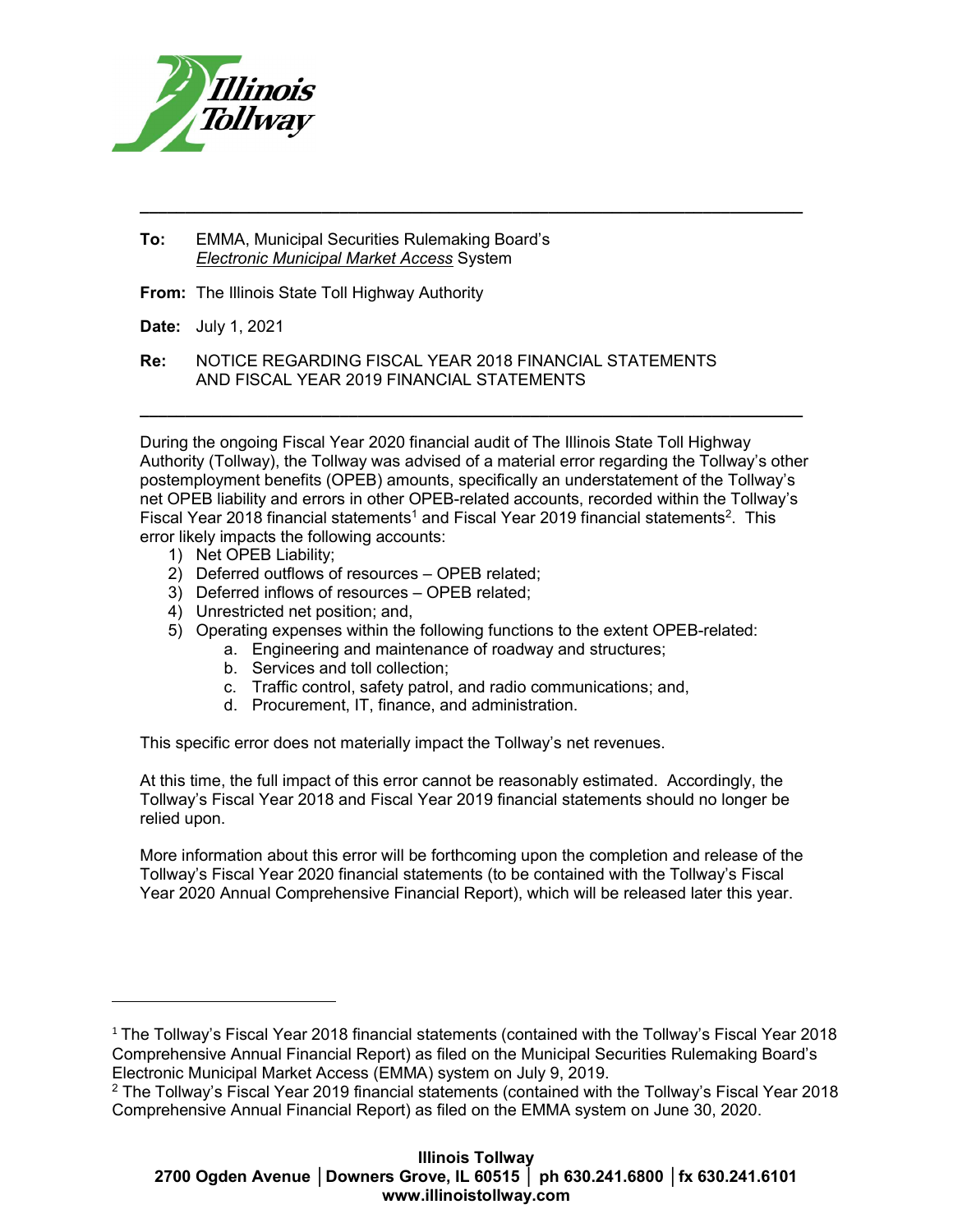

# **STATE OF ILLINOIS OFFICE OF THE AUDITOR GENERAL**

Frank J. Mautino, Auditor General

# **SUMMARY REPORT DIGEST**

# **ILLINOIS STATE TOLL HIGHWAY AUTHORITY**

### **Financial Audit and Compliance Examination For the Year Ended December 31, 2018**

**Release Date: July 9, 2019**

| <b>FINDINGS THIS AUDIT: 8</b> |                         |        |       | <b>AGING SCHEDULE OF REPEATED FINDINGS</b> |            |            |            |
|-------------------------------|-------------------------|--------|-------|--------------------------------------------|------------|------------|------------|
|                               | New                     | Repeat | Total | <b>Repeated Since</b>                      | Category 1 | Category 2 | Category 3 |
| <b>Category 1:</b>            | $\mathbf 0$             |        |       | 2017                                       | $18-1$     | $18-5$     |            |
| <b>Category 2:</b>            | 3                       |        | ⇁     | 2016                                       |            | 18-4, 18-6 |            |
| <b>Category 3:</b>            | $\overline{\mathbf{0}}$ |        |       | 2014                                       |            | $18-3$     |            |
| <b>TOTAL</b>                  |                         | 5      | 8     |                                            |            |            |            |
|                               |                         |        |       |                                            |            |            |            |
| <b>FINDINGS LAST AUDIT: 7</b> |                         |        |       |                                            |            |            |            |

### **SYNOPSIS**

- (**18-1**) The Tollway's internal controls over financial reporting were not sufficiently precise to detect a misclassification of amounts reported within the financial statements.
- (**18-3**) The Tollway did not ensure all employee timecards were properly approved in accordance with its formal policies and procedures.
- (**18-4**) The Tollway did not comply with the electric vehicle charging station requirements of the Toll Highway Act.

**Category 1**: Findings that are **material weaknesses** in internal control and/or a **qualification** on compliance with State laws and regulations (material noncompliance). **Category 2**: Findings that are **significant deficiencies** in internal control and **noncompliance** with State laws and regulations. **Category 3**: Findings that have **no internal control issues but are in noncompliance** with State laws and regulations.

{Financial data is summarized on the reverse page.}

Office of the Auditor General, Iles Park Plaza, 740 E. Ash St., Springfield, IL 62703 • Tel: 217-782-6046 or TTY 888-261-2887 *This Report Digest and a Full Report are also available on the internet at www.auditor.illinois.gov*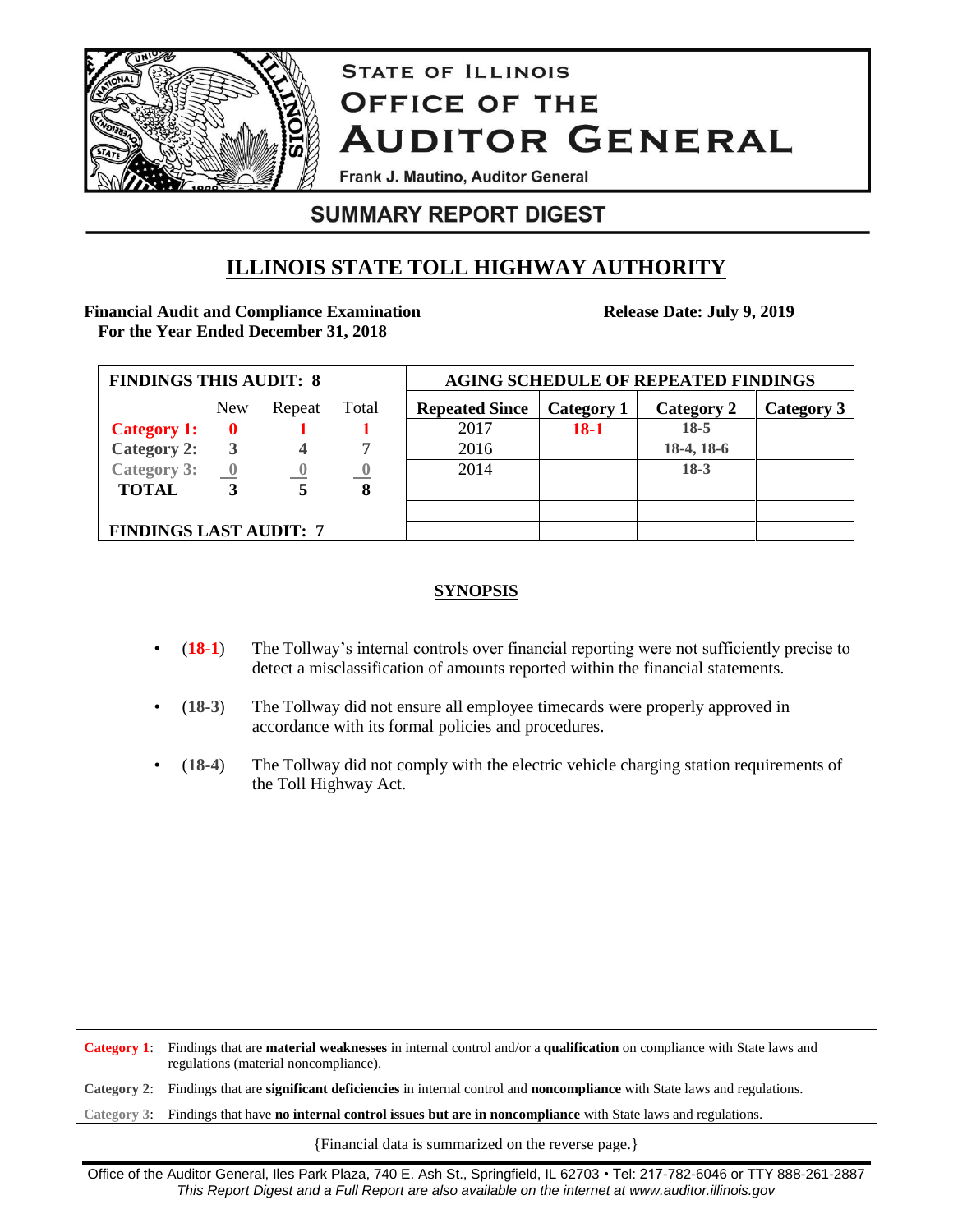## **ILLINOIS STATE TOLL HIGHWAY AUTHORITY FINANCIAL AUDIT AND COMPLIANCE EXAMINATION For the Year Ended December 31, 2018**

| <b>FINANCIAL OPERATIONS (GAAP Basis)</b>                 | 2018                          | 2017                |
|----------------------------------------------------------|-------------------------------|---------------------|
| <b>Operating Revenues</b>                                |                               |                     |
|                                                          | 1,341,051,225<br>$\mathbb{S}$ | 1,309,189,509<br>\$ |
|                                                          | 70,468,847                    | 65,639,705          |
|                                                          | 2,151,574                     | 2,298,943           |
|                                                          | 22,731,739                    | 21,369,597          |
|                                                          | 1,436,403,385                 | 1,398,497,754       |
| <b>Operating Expenses</b>                                |                               |                     |
|                                                          | 446,202,899                   | 418, 311, 759       |
|                                                          | 181,194,076                   | 186,569,358         |
| Engineering and Maintenance of Roadway and Structures    | 107,851,143                   | 109,202,332         |
| Traffic Control, Safety Patrol, and Radio Communications | 57, 373, 555                  | 57,721,525          |
|                                                          | 55,591,666                    | 49,197,494          |
|                                                          | 848,213,339                   | 821,002,468         |
|                                                          | 588,190,046                   | 577,495,286         |
|                                                          | (234, 363, 824)               | (221, 468, 734)     |
|                                                          | 353,826,222                   | 356,026,552         |
|                                                          | 2,722,658,376                 | 2,512,160,131       |
|                                                          | \$ 3,076,484,598              | \$2,868,186,683     |
|                                                          |                               |                     |
| <b>SIGNIFICANT ACCOUNT BALANCES (GAAP Basis)</b>         | 2018                          | 2017                |
| Cash/Cash Equivalents/Investments (Unrestricted)         | 1,084,560,400<br>\$           | 1,240,974,055<br>S  |
| Cash and Cash Equivalents Restricted for Debt Service    | 178,457,419<br>\$             | 147,203,233<br>\$   |
|                                                          | 186,712,910<br>\$             | 180,421,616<br>\$   |
|                                                          | \$<br>20,223,377              | 20,802,601<br>\$    |
| Intergovernmental Receivable - Less Current Portion      | 212,200,376                   | 208,684,544         |
|                                                          | 9,086,240,066<br>\$           | 8,598,693,141<br>\$ |
|                                                          | 305,688,697<br>\$             | 433, 201, 371<br>\$ |
|                                                          | 6,443,610,720<br>\$           | 6,587,034,955<br>\$ |
|                                                          | \$<br>91,233,858              | 51,650,575<br>\$    |
|                                                          | 3,076,484,598<br>\$           | 2,868,186,683<br>\$ |
| <b>EXECUTIVE DIRECTOR</b>                                |                               |                     |

 (3/1/18 through 3/15/19) Current: Jose Alvarez (effective 5/1/19) During Audit Period: Gregory Bedalov (through 2/16/18), vacant (2/17/18 through 2/28/18), Elizabeth Gorman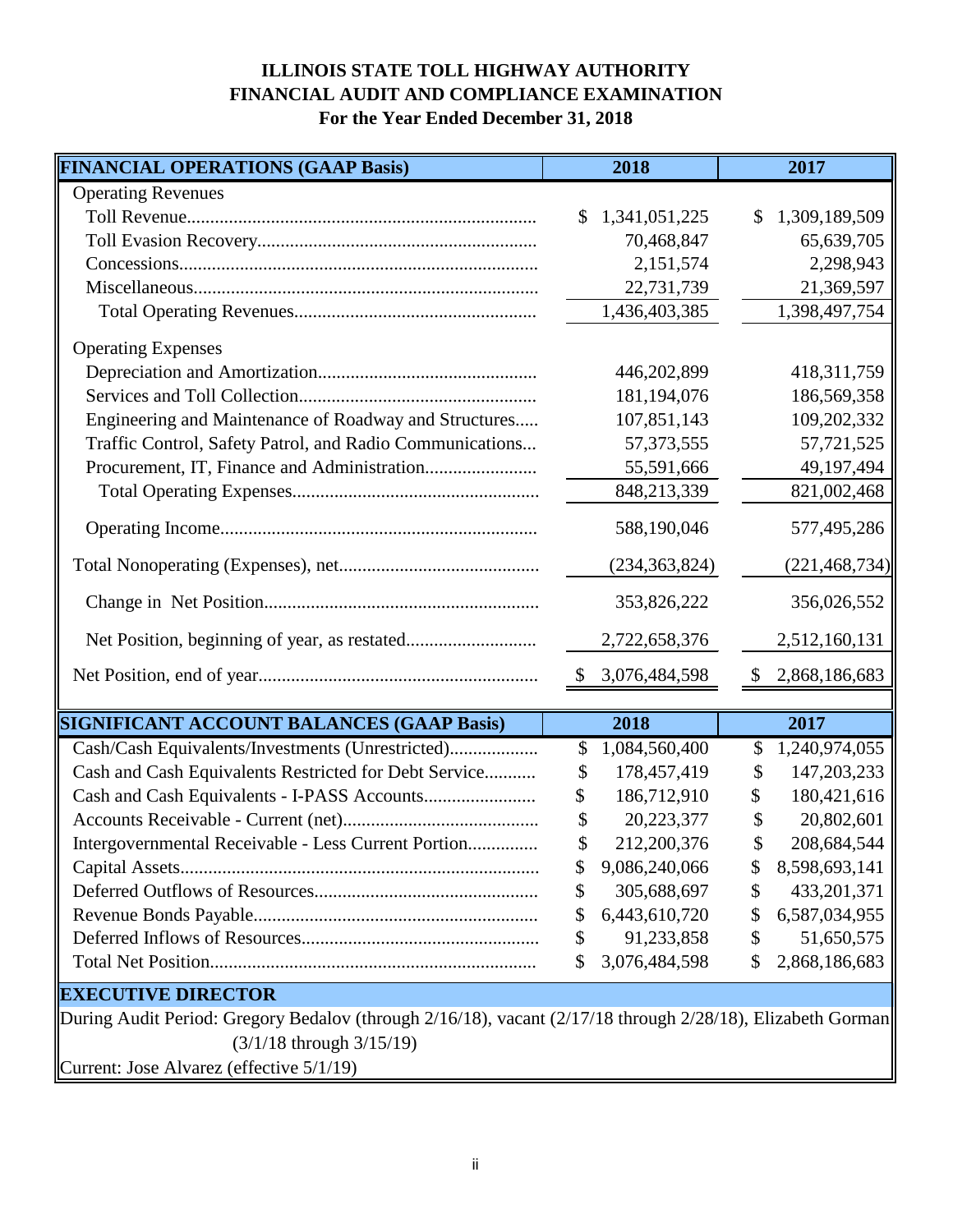#### **FINDINGS, CONCLUSIONS, AND RECOMMENDATIONS**

#### **ERRORS AND DEFICIENCIES RELATED TO CLASSIFICATION AND PRESENTATION**

The Tollway's internal controls over financial reporting were not sufficiently precise to detect a misclassification of amounts reported within the Tollway's financial statements.

The Tollway's financial reporting process includes the preparation of a manual schedule to determine the classification and presentation of each of the Tollway's investment securities within the financial statements. During our review of the Tollway's financial statements, we noted one of the Tollway's investment securities, a repurchase agreement totaling \$98.5 million, was misclassified on the statement of net position as an investment. The noted error overstated current unrestricted investments and understated current unrestricted cash and cash equivalents within the Tollway's financial statements. The Tollway corrected this error in the financial statements as of December 31, 2018. (Finding 1, pages 11-12)

We recommended the Tollway review its current process to review manual schedules or calculations and consider changes necessary to ensure all amounts are accurately classified and presented within the Tollway's financial statements.

**Tollway agrees with the auditors**

**Investments were overstated by** 

**Cash and cash equivalents were understated by \$98.5 million**

**\$98.5 million** 

**Need to improve controls over the approval of timecards**

Tollway management agreed with the recommendation.

#### **INADEQUATE PROCEDURES TO APPROVE TIMECARDS**

The Tollway did not ensure all employee timecards were properly approved in accordance with its formal policies and procedures.

The Tollway utilizes an electronic time reporting system that requires all employees to check in each day upon arrival, and requires each employee to check out at the end of each day before leaving work. The electronic time punches are supported by biometric verification of employees' identities. This system is used to track the time worked by each employee and the hours reported by employees checking-in and checking-out each day, and is used each pay cycle when the payroll is processed to calculate the hourly earnings. In addition to this daily time reporting, the Tollway's formal policies and procedures require each timecard to be certified by the employee and approved by the employees' respective supervisor to ensure the accuracy of the time reported, and to ensure any personal, vacation, sick, or overtime is properly included and reported.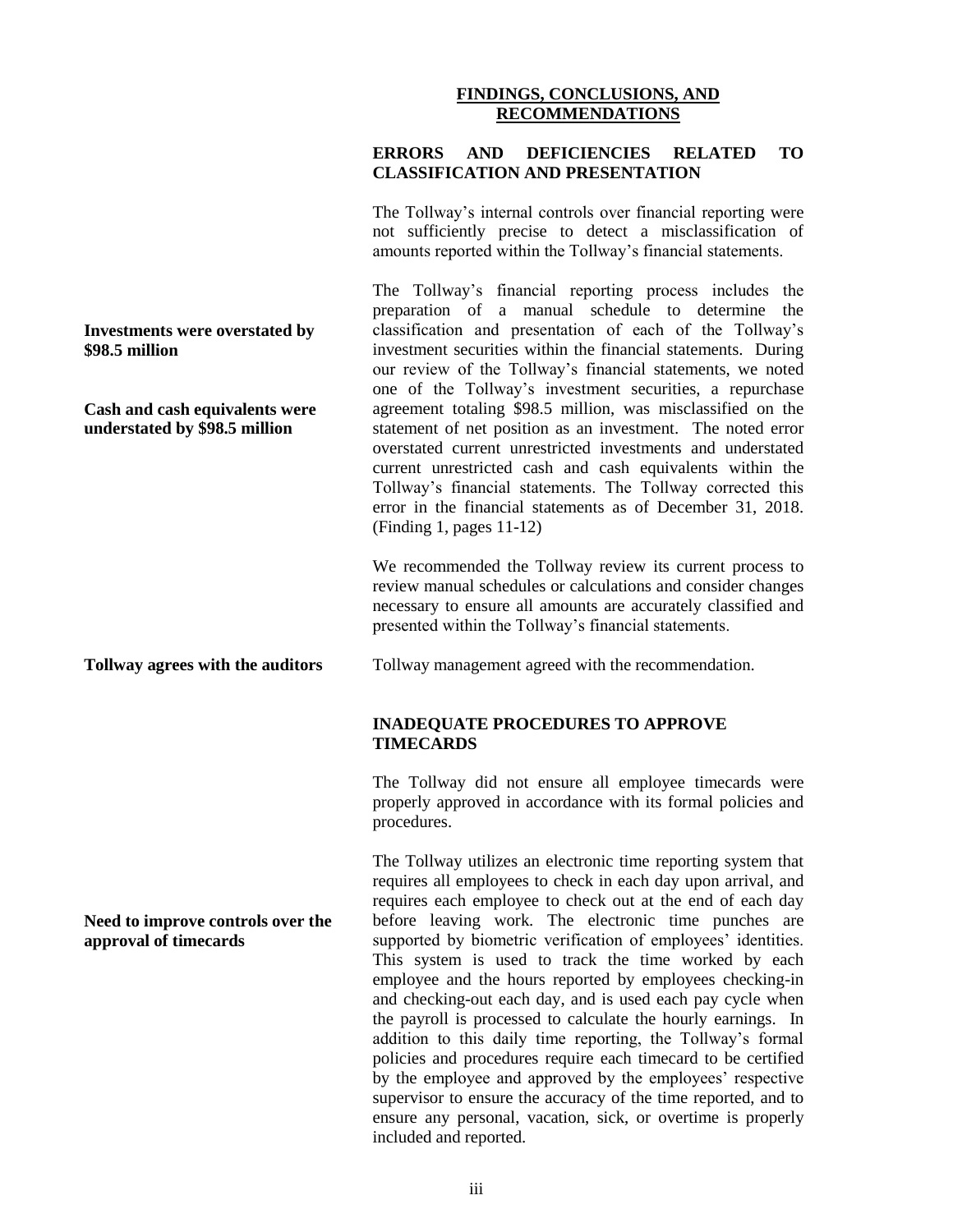During our sample testing over 40 timecards, we noted the following:

- $\bullet$  Seven (17.5%) timecards were not approved by the respective employee.
- Two (5%) timecards were not approved by the respective employee's supervisor/manager.
- Three (7.5%) timecards were not approved by the respective employee within the required time frame. Specifically, timecards were approved from 6 to 19 days late.

Failure to review and approve timecards result in noncompliance with the Tollway's established internal control procedures. (Finding 3, pages 15-16) **This finding was first reported in 2014.**

We recommended the Tollway review its current procedures for completing and reviewing timecards and make any necessary changes to ensure timecards are properly approved in accordance with its formal policies and procedures.

**Tollway agrees with the auditors** Tollway management agreed with the recommendation and stated they will continue to reinforce procedures to ensure timely approval of timecards. (*For the previous Tollway response see Digest Footnote #1.*)

#### **FAILURE TO FULLY COMPLY WITH THE TOLL HIGHWAY ACT**

The Tollway did not comply with the electric vehicle charging station requirements of the Toll Highway Act (Act).

The Tollway is required by the Toll Highway Act (605 ILCS 10/11(e)) to construct and maintain at least one electric vehicle charging station at each location in which the Tollway has contracted with third parties to provide auto and truck fueling stations, garages, stores, or restaurants, as required. During our testing we noted three of six Tollway oasis locations did not have electric vehicle charging stations as of December 31, 2018.

Failure to construct and maintain electric vehicle charging stations results in noncompliance with the Toll Highway Act. (Finding 4, page 17)

We recommended the Tollway fully comply with the requirements of the Toll Highway Act or seek legislative remedy.

**Tollway agrees with the auditors** Tollway management agreed with the recommendation.

**3 of 6 oasis locations did not have the electric vehicle charging stations**